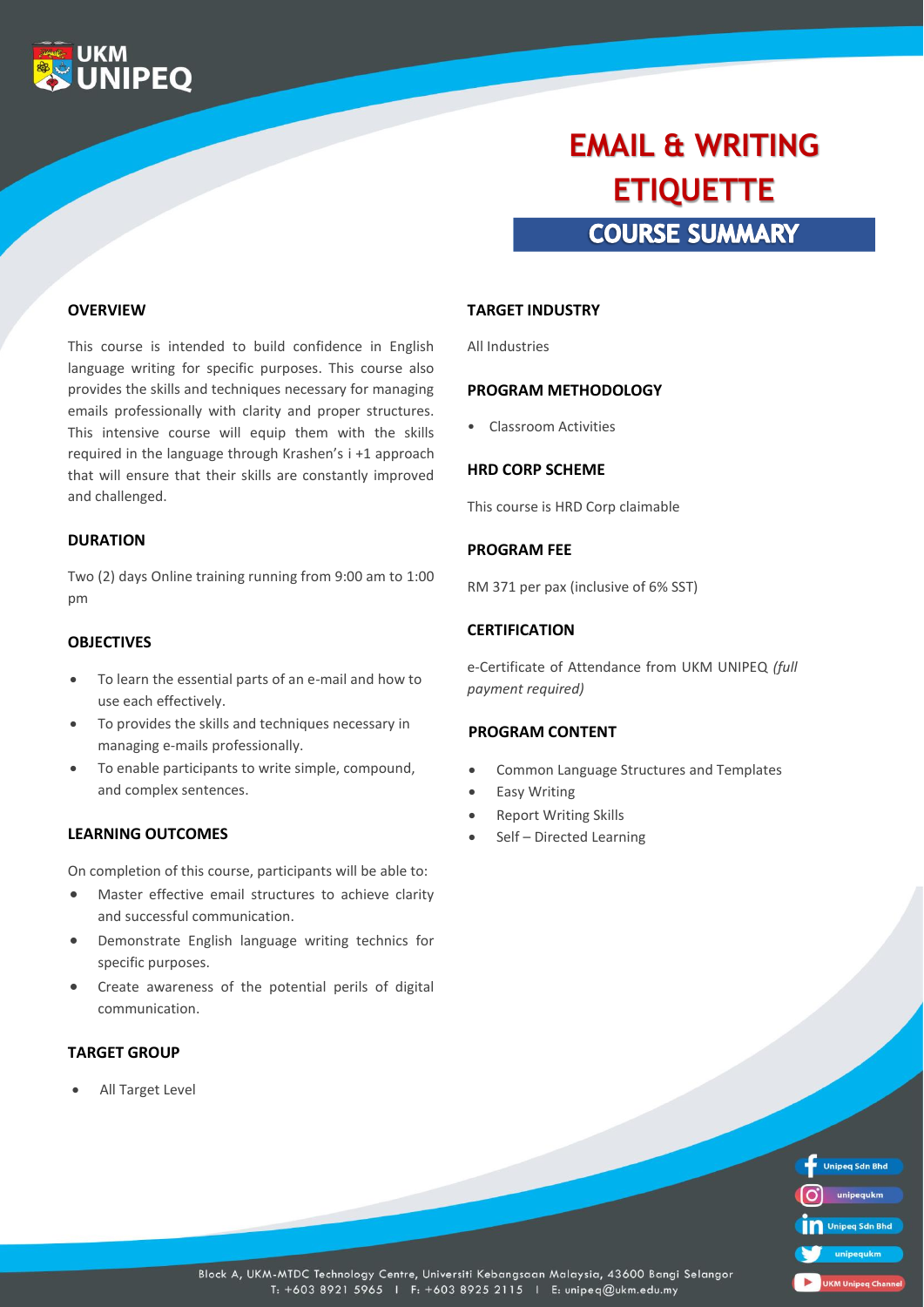

# **COURSE OUTLINE**

### **Day 1**

| <b>Time</b>           | <b>Content</b>                                   |
|-----------------------|--------------------------------------------------|
| $8:30$ am $-9:00$ am  | Registration                                     |
| $9:00$ am $-10:30$ am | <b>Introduction</b>                              |
|                       | <b>Common Language Structures and Templates</b>  |
|                       | Overview of the language structures<br>$\bullet$ |
|                       | Common factors in using a language<br>$\bullet$  |
| 10:30 am $-$ 10:45 am | <b>Break</b>                                     |
| 10:45 am $-$ 1:00 pm  | <b>Easy Writing</b>                              |
|                       | Templates in writing                             |
|                       | Templates in Communication<br>$\bullet$          |
|                       | Verbs, subject-verb agreement<br>$\bullet$       |
| $1:00$ pm             | Summary & End of Day 1                           |



Block A, UKM-MTDC Technology Centre, Universiti Kebangsaan Malaysia, 43600 Bangi Selangor<br>T: +603 8921 5965 1 F: +603 8925 2115 1 E: unipeq@ukm.edu.my